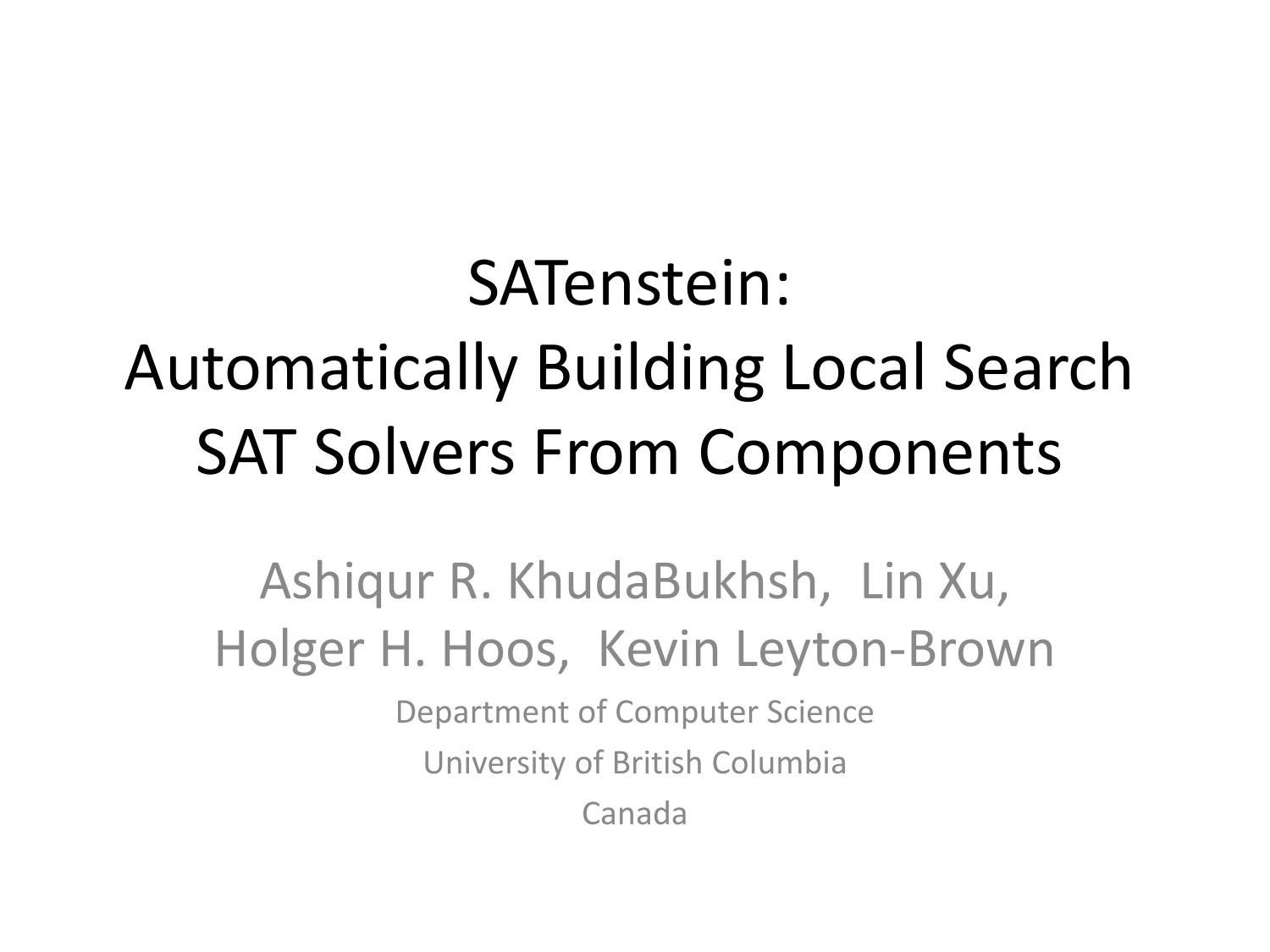## SATenstein?

- Frankenstein
	- Create "perfect" human being from scavenged body parts
- SATenstein
	- Create high-performance SAT solvers using components scavenged from existing solvers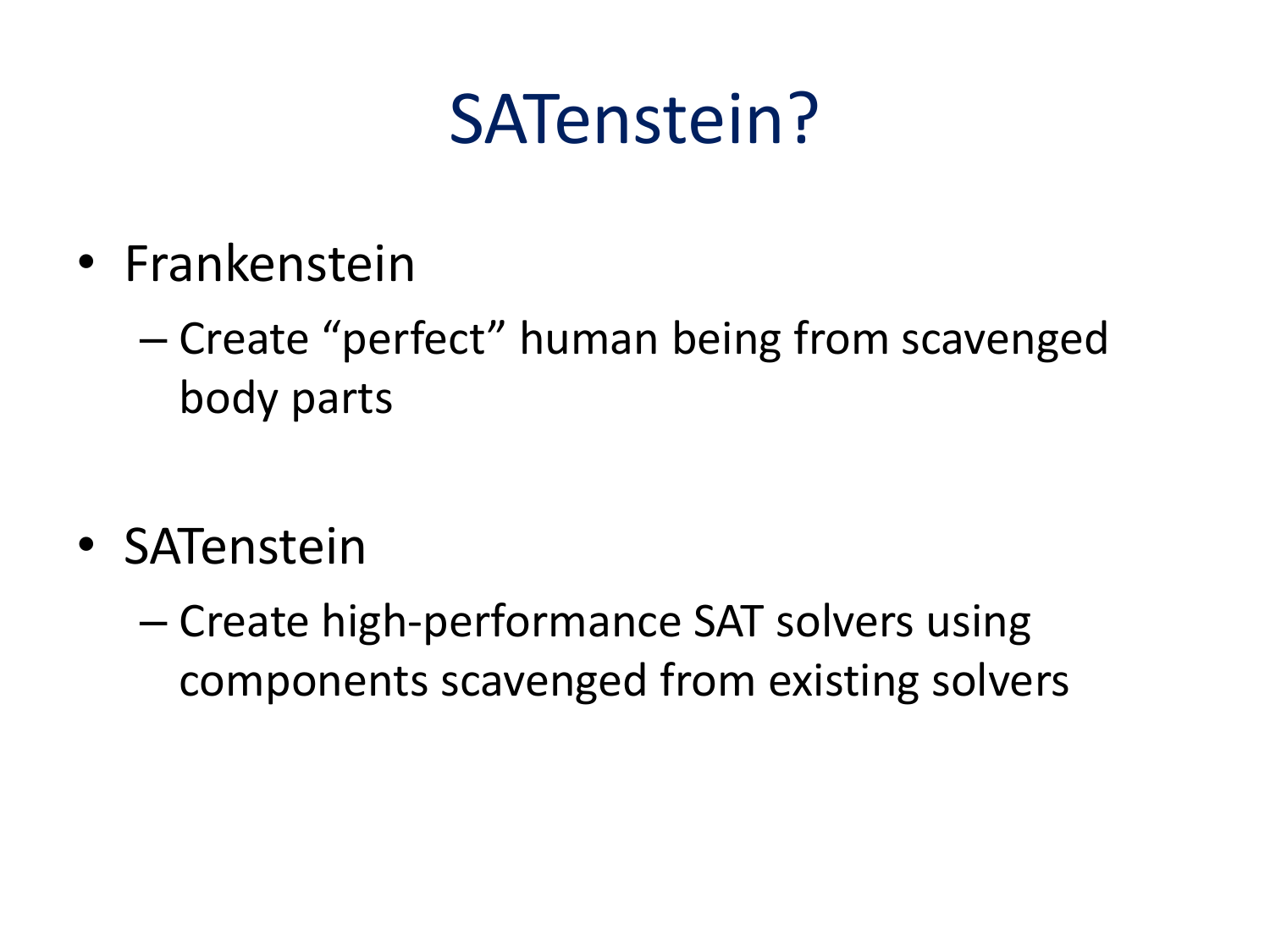# Algorithm Design Approach

- Traditional approach
	- Hard-code various design choices
	- Iteratively conduct small experiments to improve the design
- Our approach
	- Make all design options explicit, encoding them as parameters
		- Results in a generalized, highly parameterized algorithm
		- Instantiation produces many different solvers
	- Given a distribution, set the parameters using an automatic algorithm configuration procedure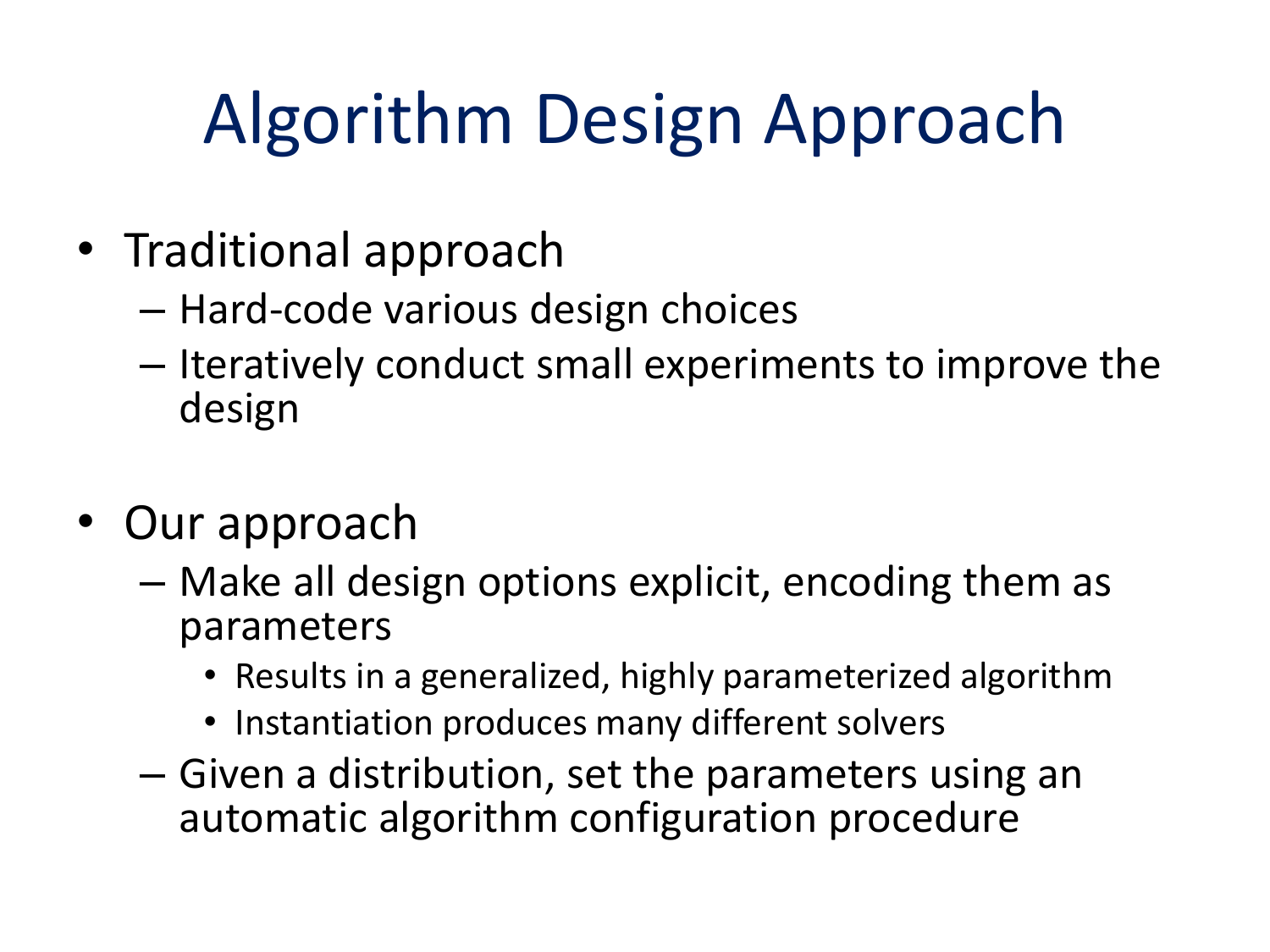## **SATenstein**

• A highly parameterized, generalized SLS solver built on top of UBCSAT solver framework

[Tompkins & Hoos, 2004]

- 3 categories of SLS algorithms
	- WalkSAT, G<sup>2</sup>WSAT, dynamic local search algorithms
- 25 known algorithms
- 41 parameters
- $-$  > 2  $\times$  10<sup>11</sup> possible instantiations
- For each distribution, configured using **ParamILS** [Hutter et al., 2007-2009]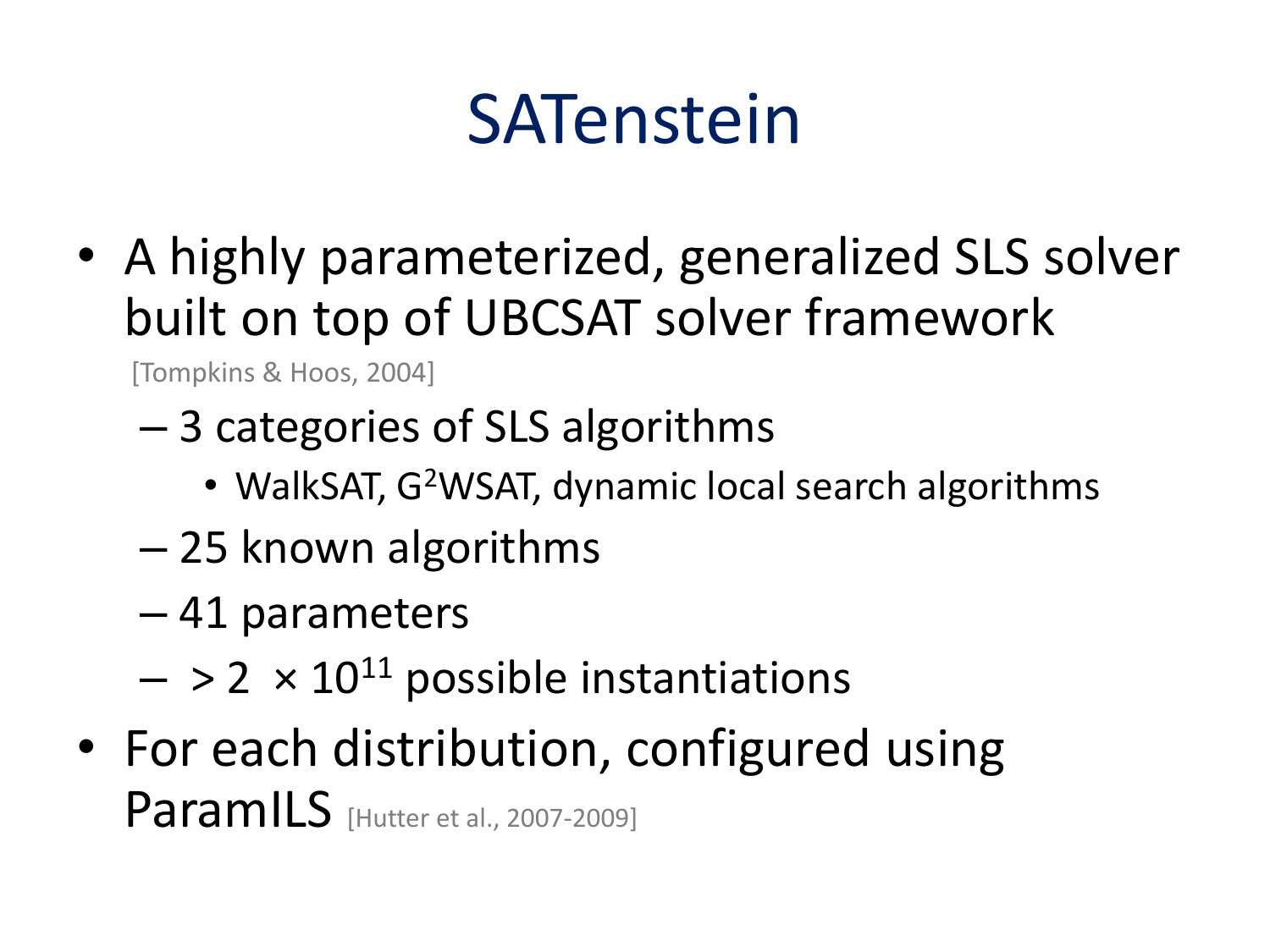# Related Work

#### • SLS SAT solvers

- GSAT [Selman et al., 1992]
- WalkSAT [Selman et al., 1994]
- SAPS [Hutter et al., 2002]
- gNovelty<sup>+</sup> [Pham and Gretton, 2007]
- **UBCSAT** [Tompkins & Hoos, 2004]
	- SLS solver development framework
- Genetic programming [Fukunaga, 2002; 2004]
	- Evolve variable selection mechanism for SLS solver
- SATzilla [Xu et al., 2008]
	- Instance-based algorithm selection from portfolio of SAT solvers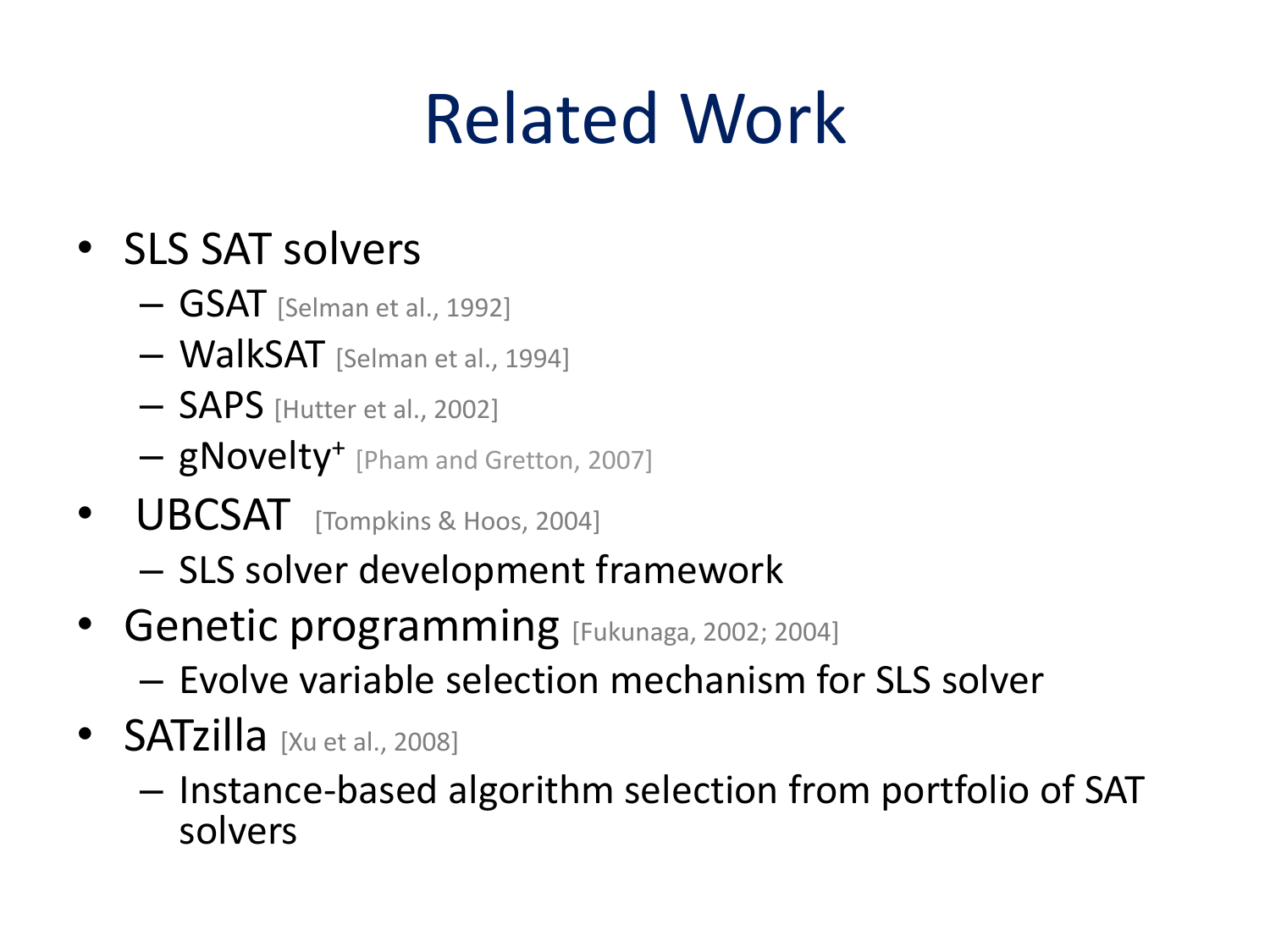# SATenstein vs SATzilla

 $SATzilla$  [Xu et al., 2008]

- Relatively small number of known Can instantiate billions of solvers, solvers
- Selects a given algorithm on a perinstance basis
- Creates empirical hardness model from given run-time data

### SATenstein

- most never studied before
- Selects a given configuration on a per-distribution basis
	- Does not use runtime prediction

- The approaches are complementary
- SATenstein solvers can be used in SATzilla
	- Satzilla2009 R in SAT competition 2009
		- Gold in random SAT+UNSAT
		- 4<sup>th</sup> in random SAT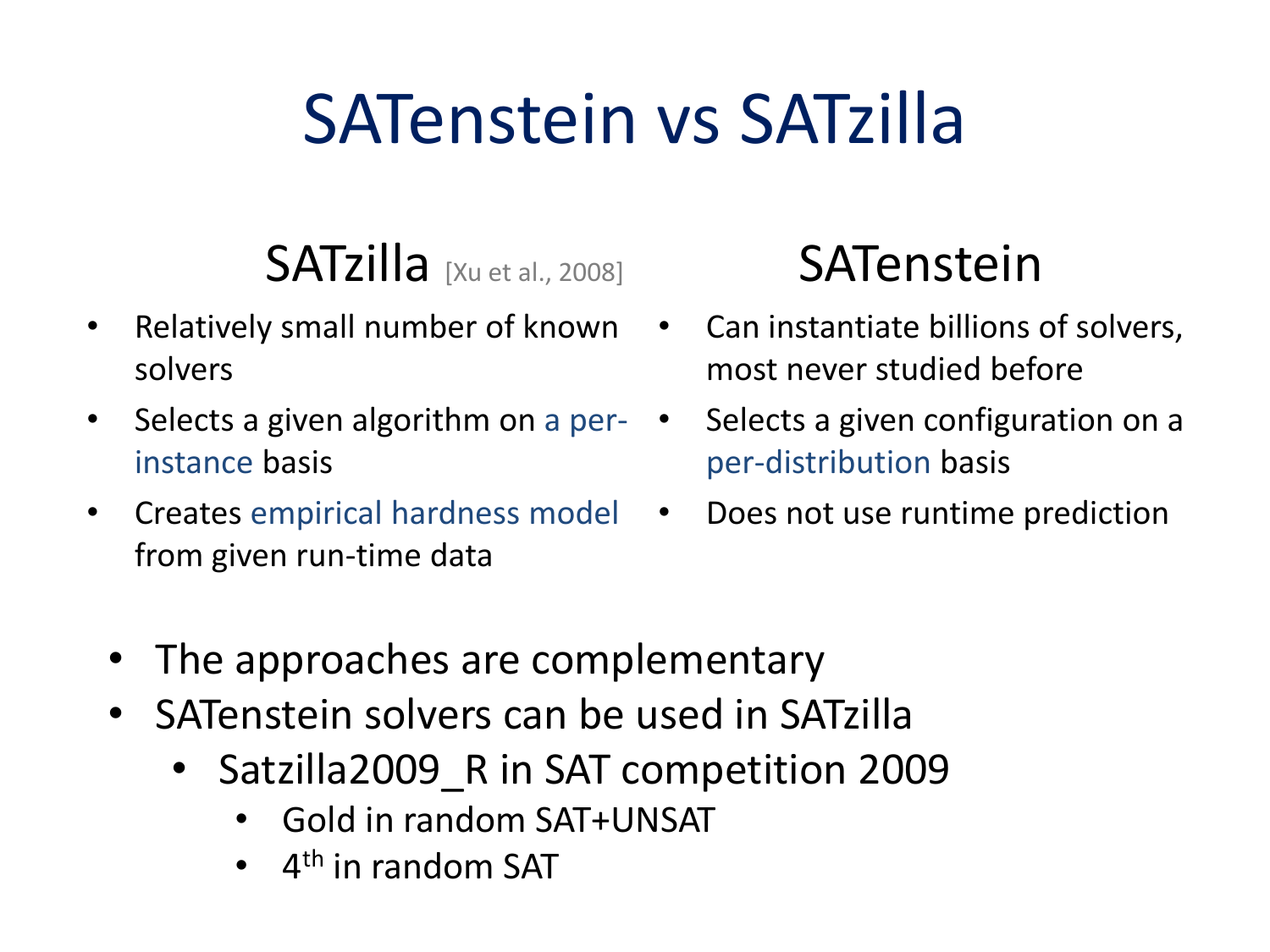### Performance objective

Penalized Average Runtime (PAR)

- Want: Minimize mean runtime
	- What about capped runs?

 $PAR = avg(completed runs + penalty \times cutoff time)$ 

• here: penalty = 10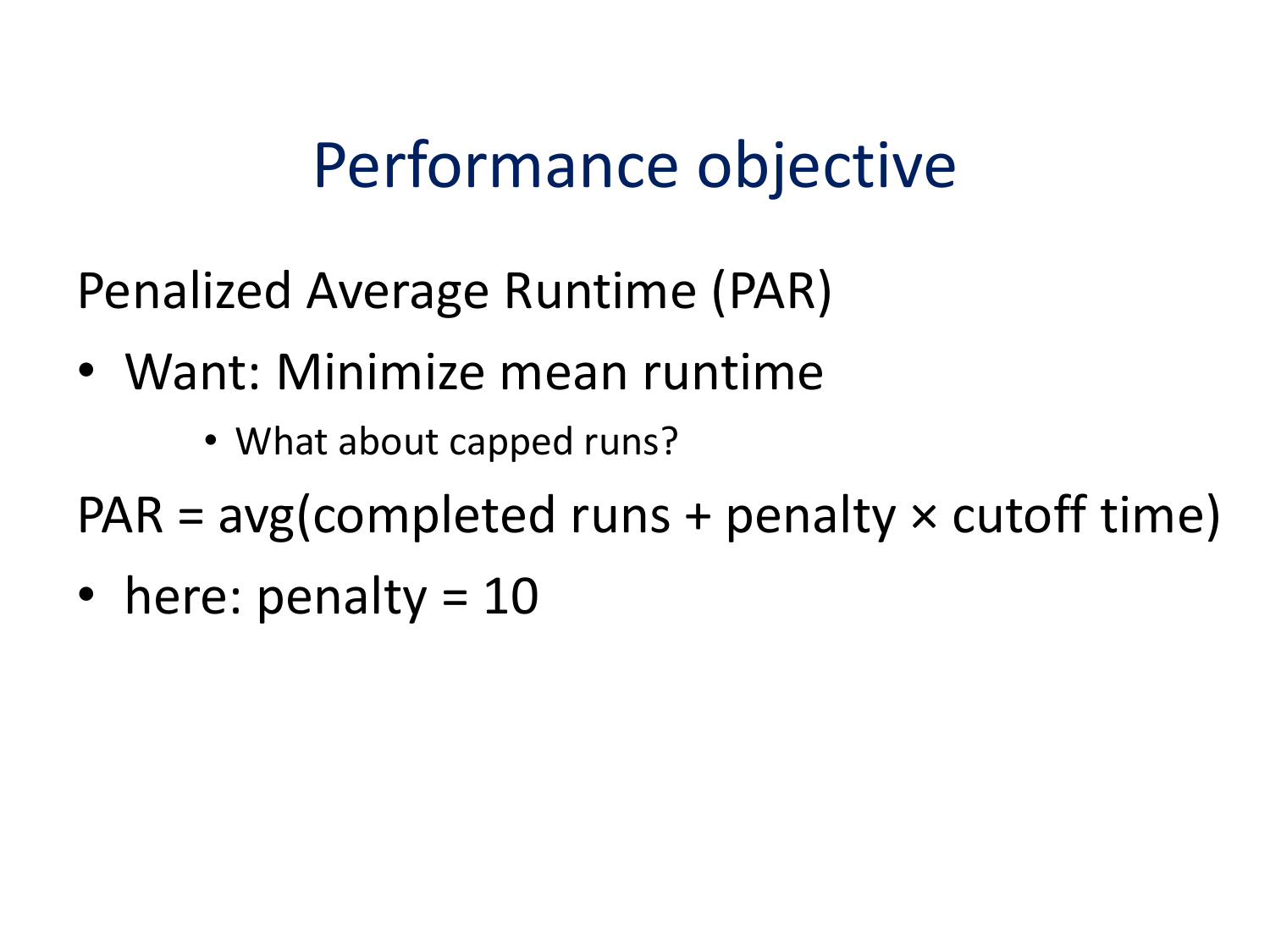### Experimental setup

- 6 well-known distributions of SAT instances
	- Application/Industrial: FAC, CBMC-SE
	- Crafted: QCP, SW-GCP,
	- Random: HGEN, R3SAT
- 11 challenger algorithms (medal-winning SLS solvers in the 2003 - 2008 SAT competitions)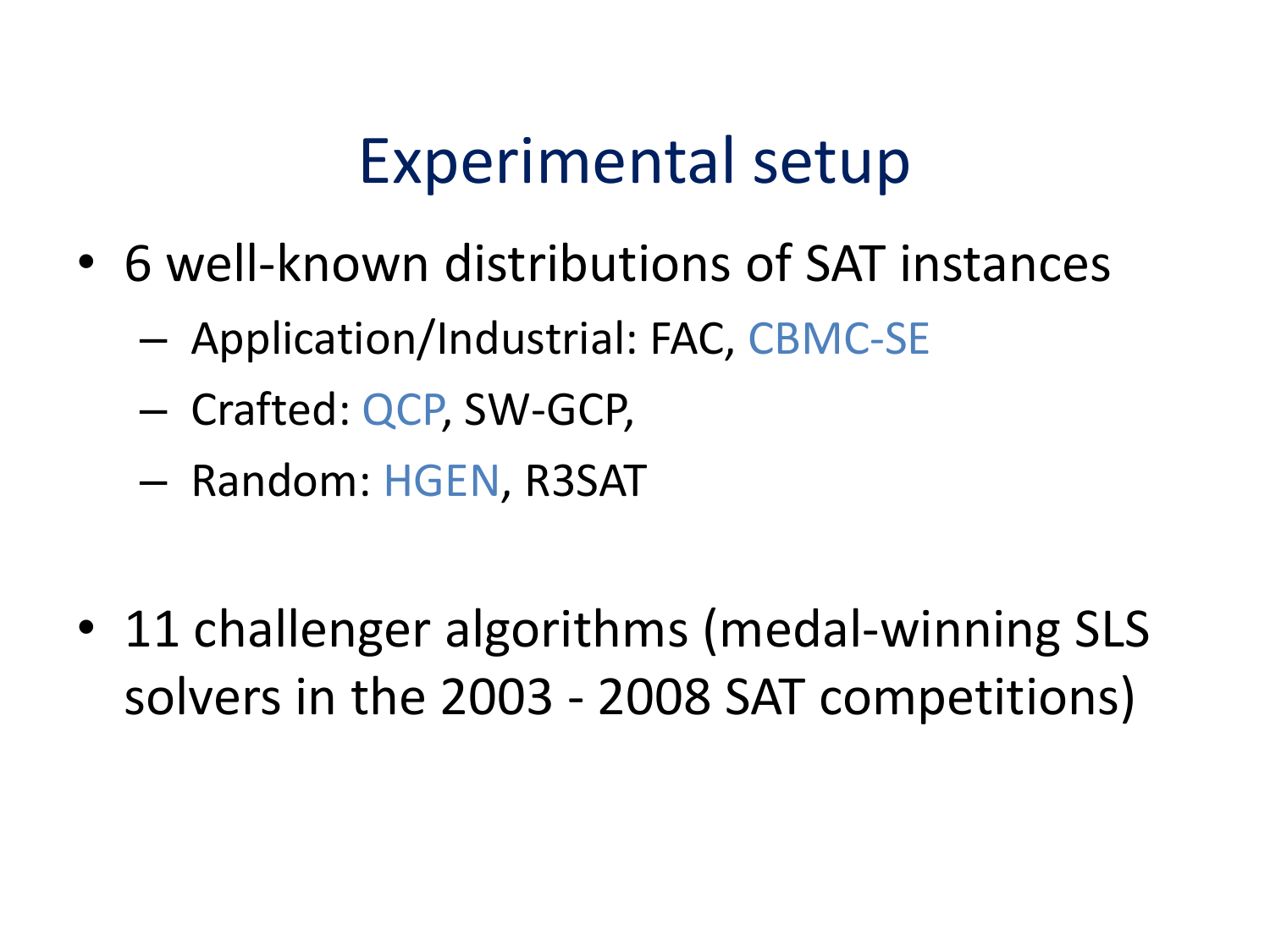### Automatic configurator: ParamILS 2.2 [Hutter et al., 2007-2009]

- Iterated local search (ILS) based automated parameter tuning tool
- Previously used to tune:
	- SPEAR, a highly parametric DPLL solver [Hutter et al., 2007a]
	- SLS algorithm for timetabling [Chiarandini et al., 2008]
	- CPLEX for mixed integer programming [Hutter et al., 2009]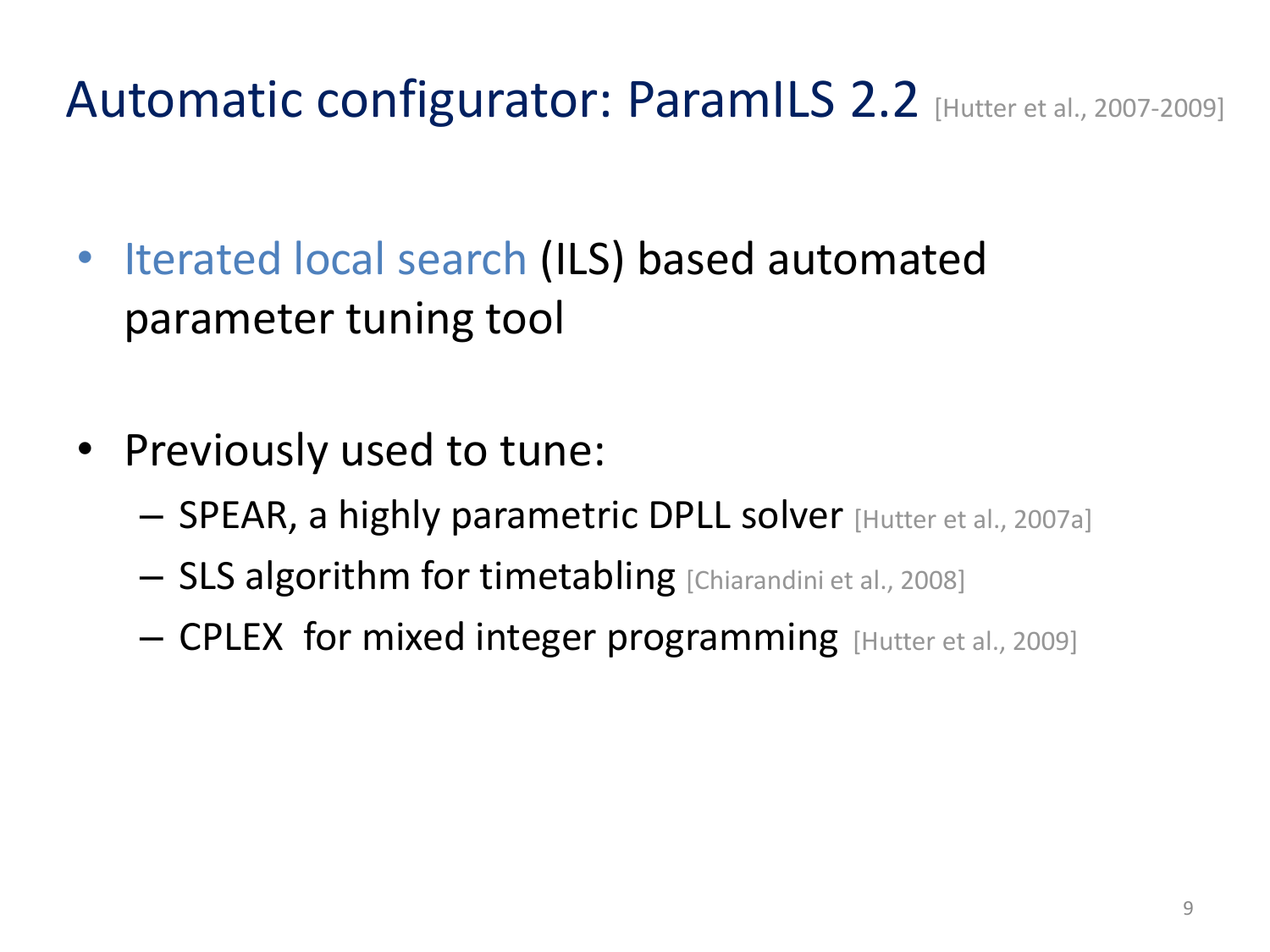## Results

- Factor of 70 1000 performance improvement over best challenger on QCP, HGEN, CBMC-SE
- Factor of 1.4 2 performance improvement over best challenger on SW-GCP, R3SAT and FAC
- Improved the state-of-the-art across all the solvers on SW-GCP, QCP , HGEN and R3SAT
- On CBMC-SE and FAC, reduced the gap between complete solvers and SLS solvers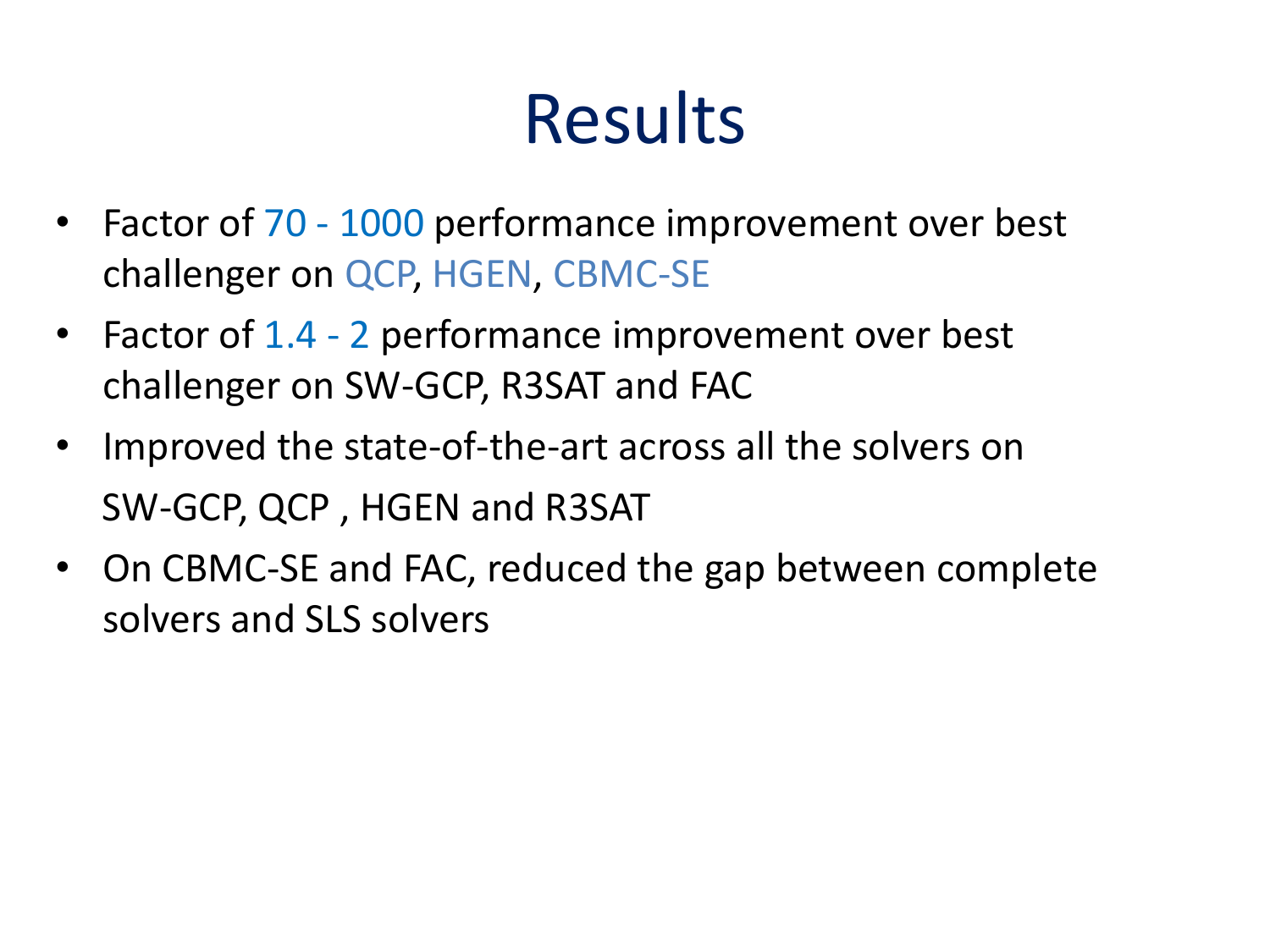## PAR comparison on QCP

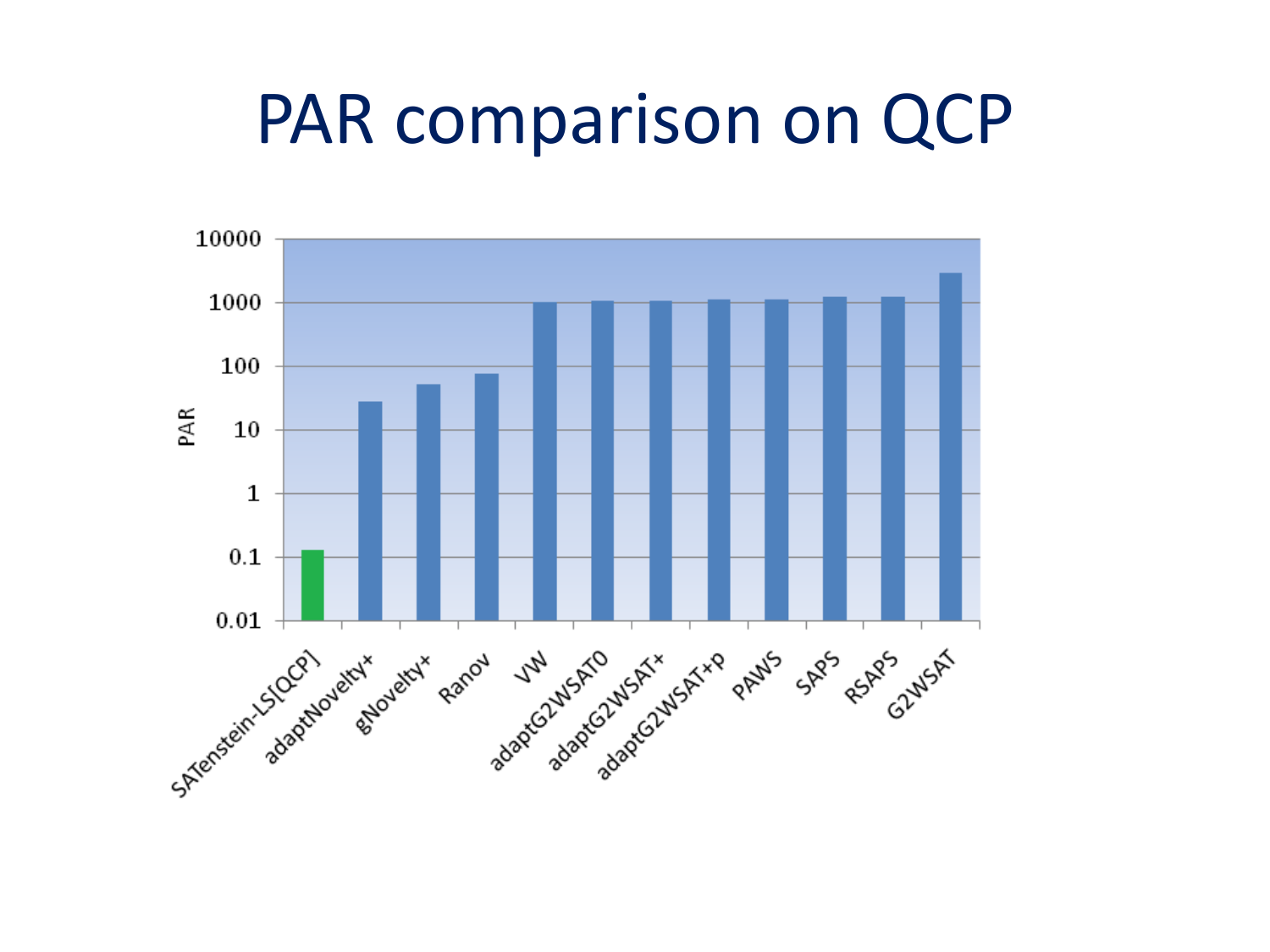## PAR comparison on CBMC(SE)

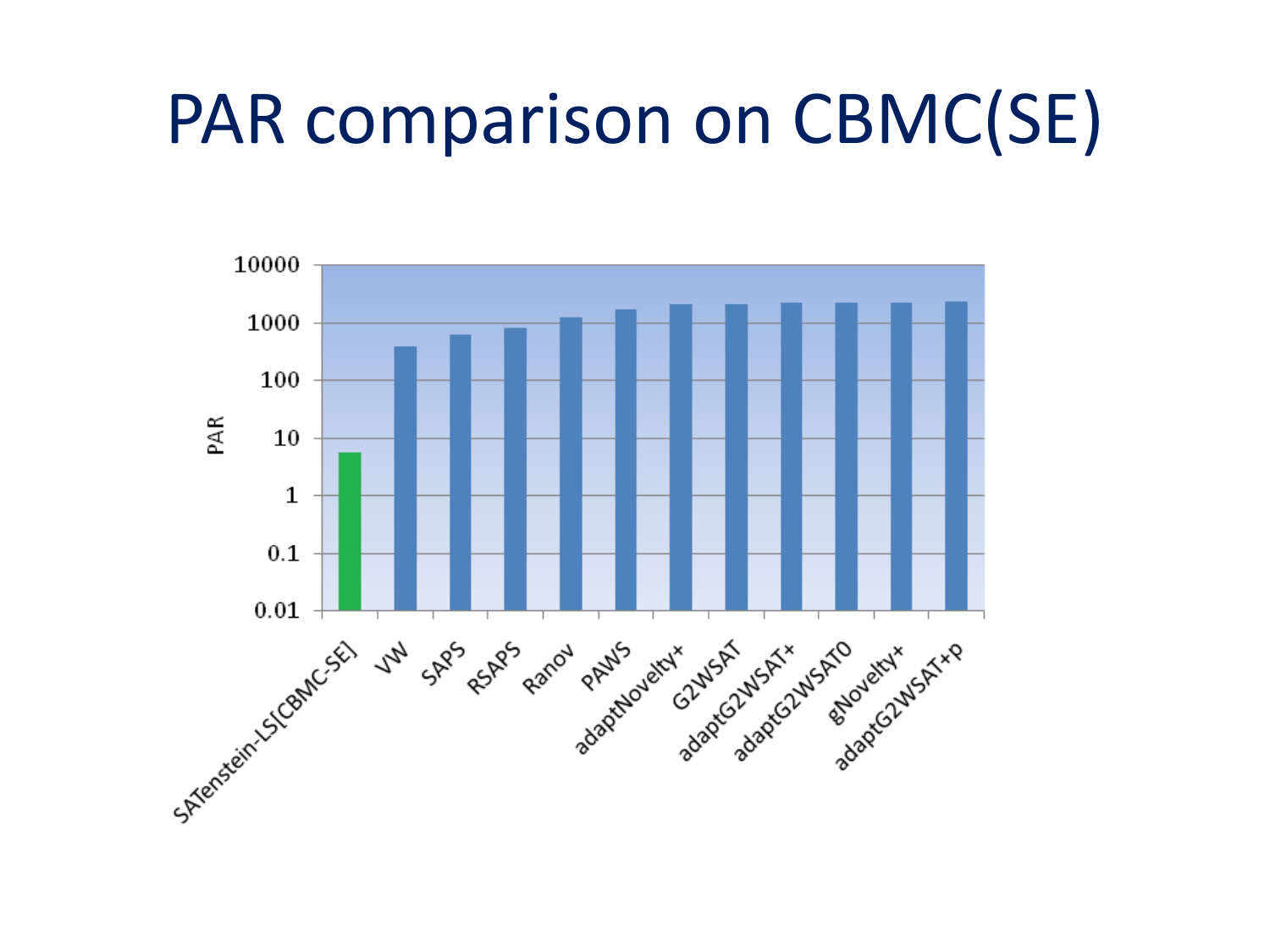#### SATenstein-LS vs Top 3 challengers on HGEN

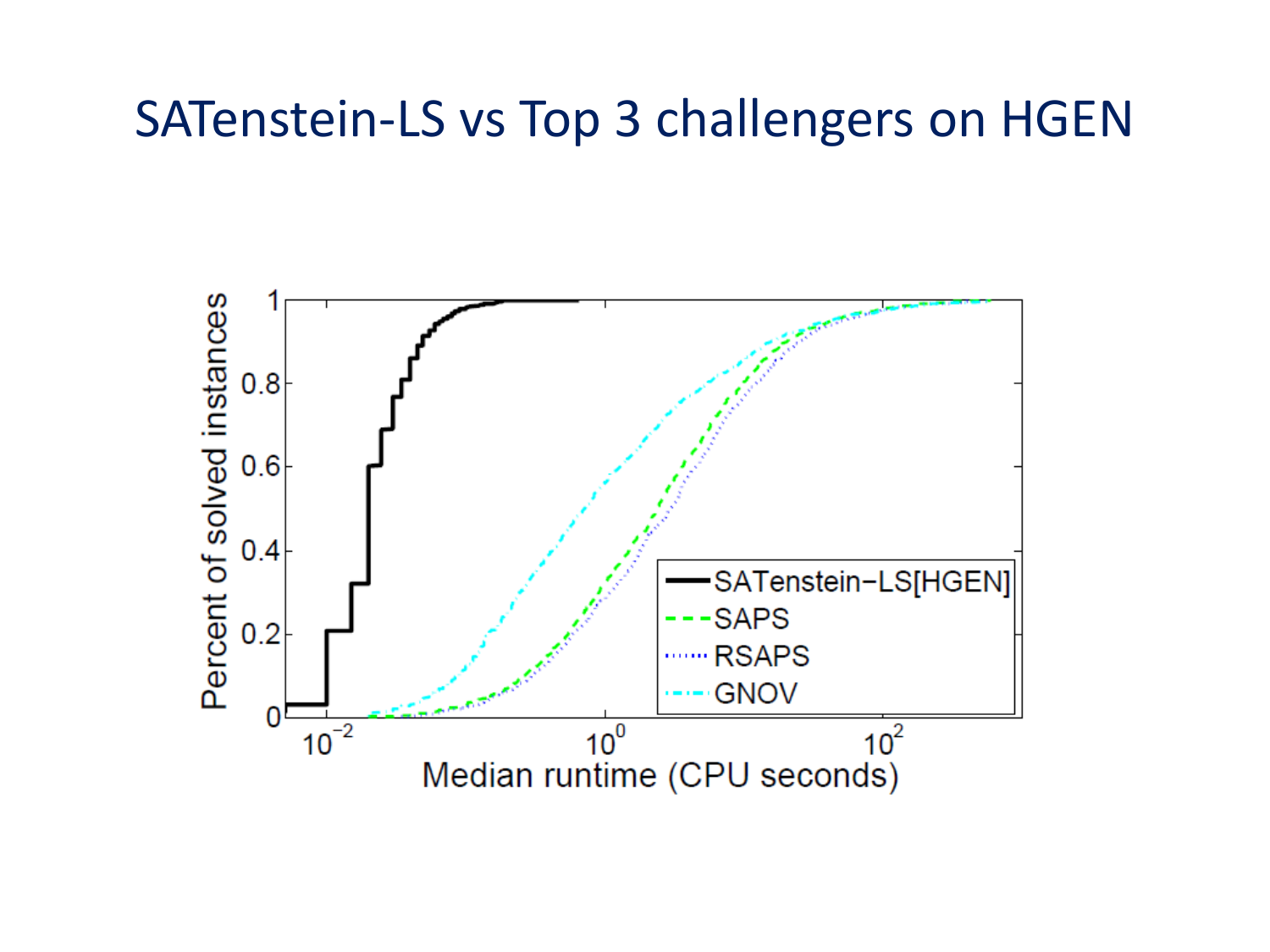### SATenstein-LS vs Top 3 challengers on CBMC-SE

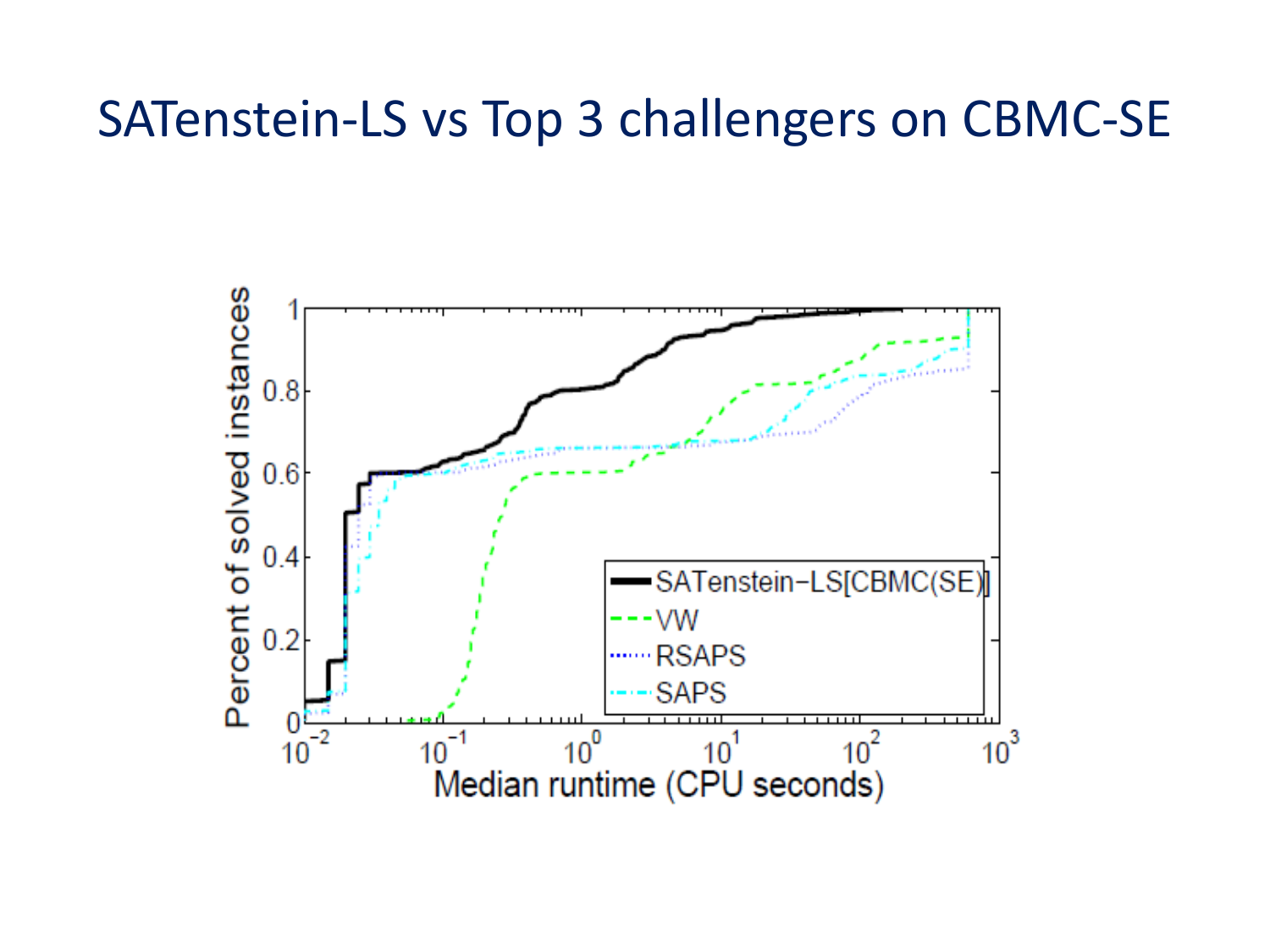### SATenstein-LS vs Oracle on CBMC-SE

• Oracle selects the challenger with minimum median runtime on a per-instance basis

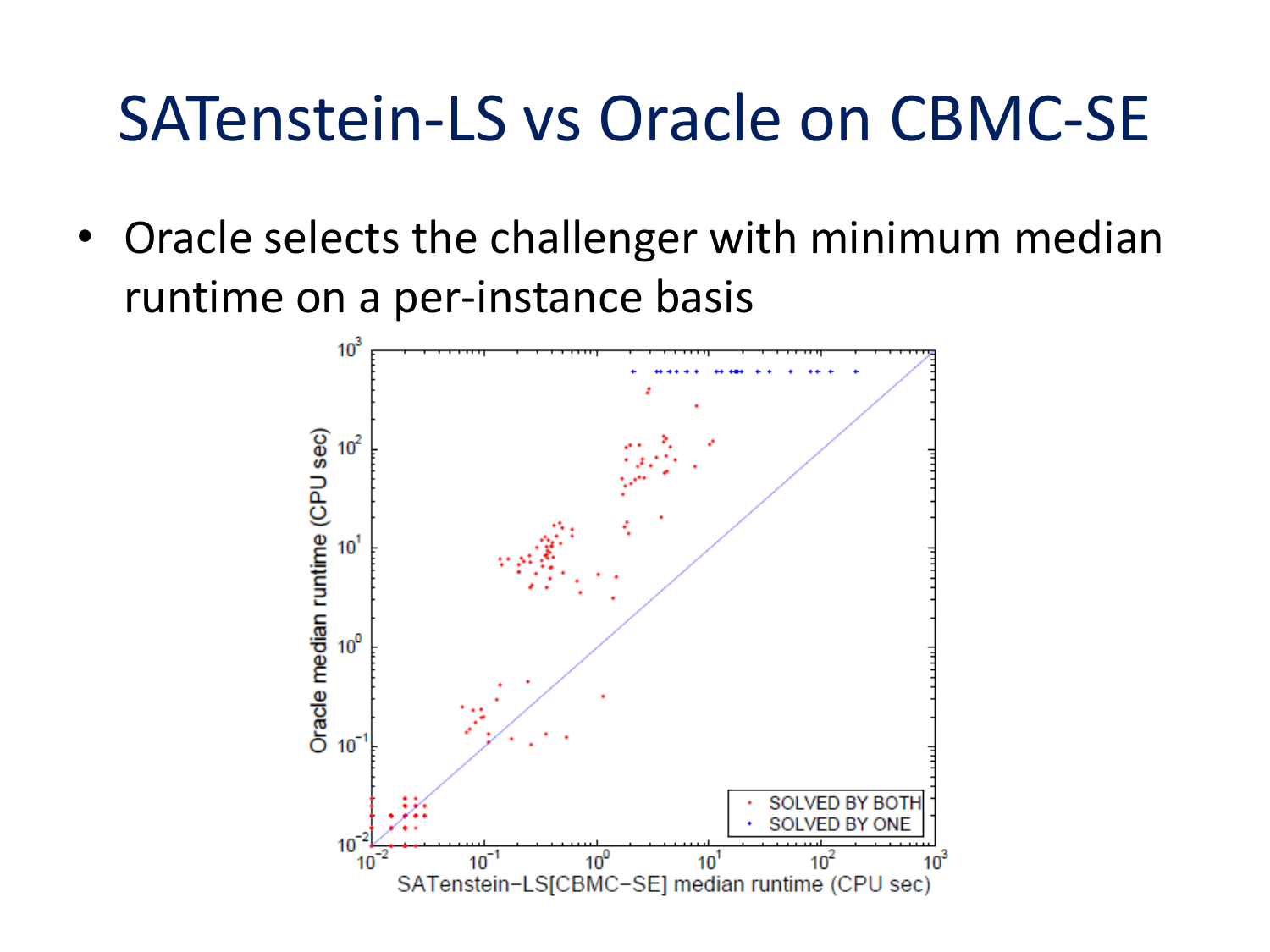### Conclusion

- SATenstein: A new approach for building highperformance algorithms.
	- A framework that flexibly combines components from high-performance algorithms
	- A powerful algorithm configuration tool
- New state-of-the-art SAT solvers in 4 distributions
- Substantial improvement on 3 distributions (QCP, HGEN, CBMC-SE)
- Reduced gap between DPLL solvers and SLS solvers on CBMC-SE